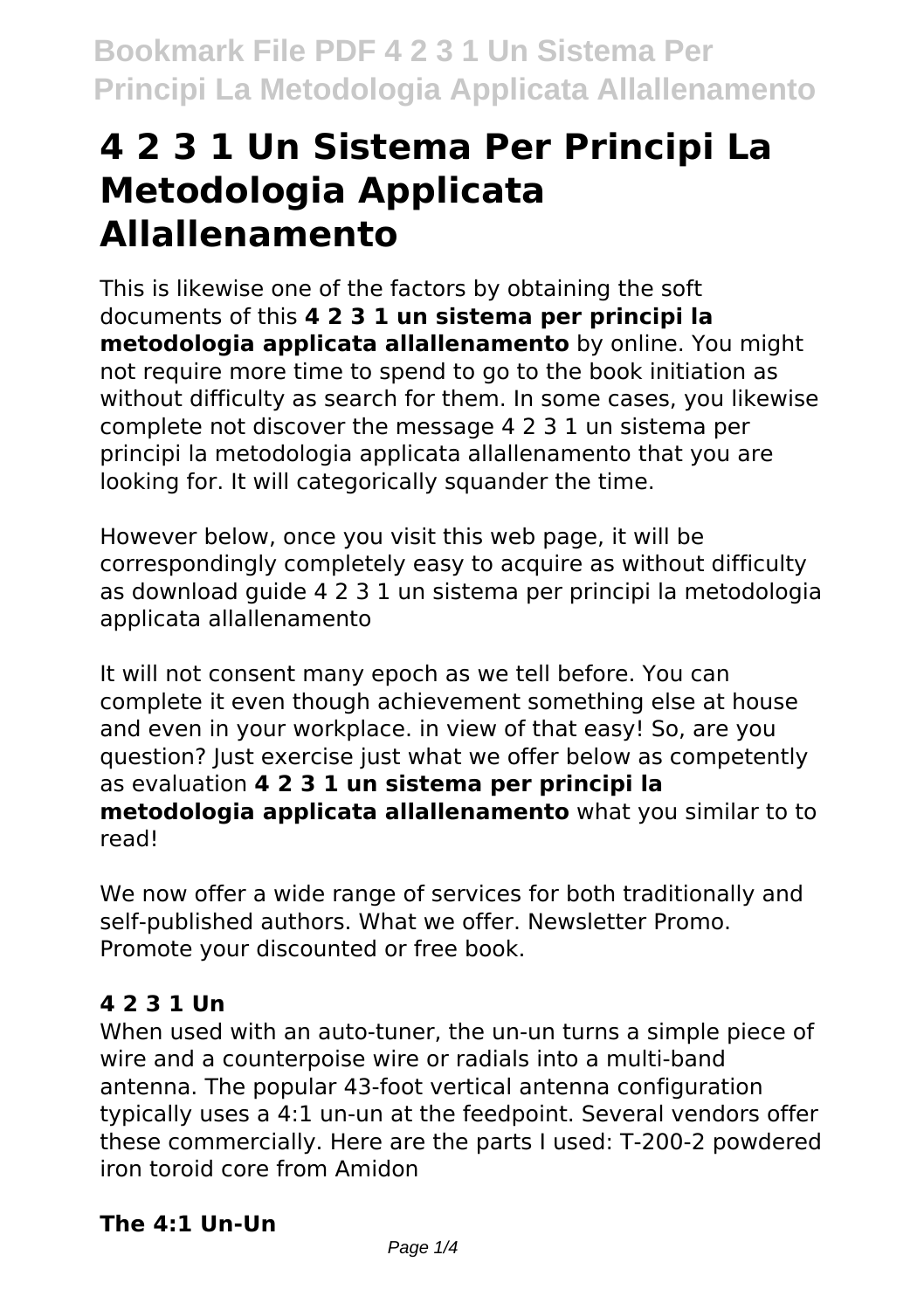# **Bookmark File PDF 4 2 3 1 Un Sistema Per Principi La Metodologia Applicata Allallenamento**

Nominal thread sizes from 15/16-12 UN to 1 3/16-28 UN 1 1/4-7 UNC to 1 9/16-20 UN: Nominal thread sizes from 1 1/4-7 UNC to 1 9/16-20 UN 1 5/8-6 UN to 1 15/16-20 UN: Nominal thread sizes from 1 5/8-6 UN to 1 15/16-20 UN 2-4½ UNC to 2¾-20 UN:

### **Unified Screw Threads, Standard Series**

Article 1. The Purposes of the United Nations are: To maintain international peace and security, and to that end: to take effective collective measures for the prevention and removal of threats to ...

#### **Chapter I | United Nations**

Using a 4-3-3 formation to counter a 4-2-3-1 can be an effective tactic. Teaching your back four and defensive center midfielder to deal with the striker and three midfielders of the 4-2-3-1 is a good place to start. This session is taken from our book, 'Beating the 4-2-3-1' by Stevie Grieve.

#### **4-2-3-1 Archives - WORLD CLASS COACHING Training Center**

FNP di un 4 3 1 2 contro un 4 3 3 . Uscite in prima costruzione - Breakkata del play basso avversario - Comportamento globale su palla coperta- scoperta - Uscite sugli intermedi e sulle punte esterne avversarie - Comportamento sull'inserimento di un intermedio nello spazio con il "seguo-mollo" e cambio marcatura

#### **4 3 1 2 VS 4 3 3 - YouTube**

4–3–2–1 (the "Christmas Tree" formation) The 4–3–2–1, commonly described as the "Christmas Tree" formation, has another forward brought on for a midfielder to play "in the hole", so leaving two forwards slightly behind the most forward striker.

# **Formation (association football) - Wikipedia**

4-in x 4-in x 8-ft Douglas Fir Lumber (Common); 3.437-in x 3.437-in x 7.937-ft (Actual) Item #4023 Model #979304

#### **Dimensional Lumber at Lowes.com**

4-4-200 חחח חחב -4-4 חחחה.חחח חחח חחח חחם ה-4-4-2חח חחם -4-4 FIND NO 4-1-3-2, 4-1-2-1-20 DONN. PO NO 8-1-2-1-20 DO NO.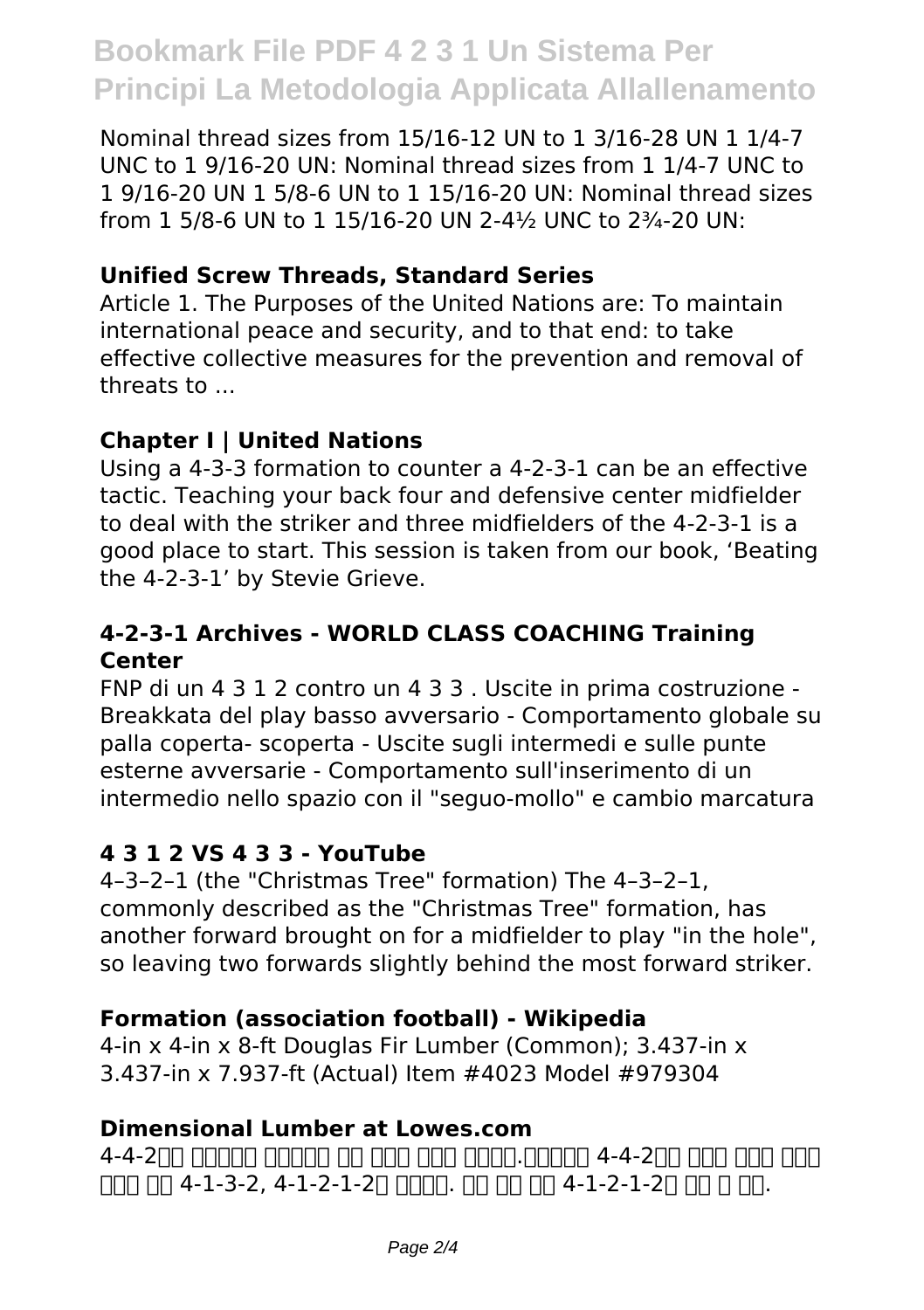# **Bookmark File PDF 4 2 3 1 Un Sistema Per Principi La Metodologia Applicata Allallenamento**

# $4 - 3 - 1 - 2 - 11111$

Solve for  $u$  4( $u+1$ )- $u=3(u-1)+3$ . Simplify . Tap for more steps... Simplify each term. Tap for more steps... Apply the distributive property. Multiply by . Subtract from . Simplify . Tap for more steps... Simplify each term. Tap for more steps... Apply the distributive property. Multiply by . Combine the opposite terms in .

# **Solve for u 4(u+1)-u=3(u-1)+3 | Mathway**

 $80$ רחה 3-5-2 רוח,  $90$ רחה 4-4-2 רוחה החחה החחה החחה מה החחה 4-4-2 <u> TANA GANA A DANA GANAGO 4-4-20 DANA NAO NAO 1. GAN 190 D</u> <u> 대대 대대 대대 대대 대대 대 , 2.</u>

# **4-2-3-1 - 나무위키**

Official Video for Sofia Reyes - 1, 2, 3 (feat. Jason Derulo & De La Ghetto) Suscríbete al canal: http://bit.ly/SofiaReyesYT Available on all digital platfor...

### **Sofia Reyes - 1, 2, 3 (feat. Jason Derulo & De La Ghetto) [Official Video]**

1. The Organization is based on the principle of the sovereign equality of all its Members. 2. All Members, in order to ensure to all of them the rights and benefits resulting from membership....

# **Chapter I: Article 2(1)–(5) — Charter ... - United Nations**

Free math problem solver answers your algebra, geometry, trigonometry, calculus, and statistics homework questions with step-by-step explanations, just like a math tutor.

# **Simplify (n^4)^(3/2) | Mathway**

The idea becomes clearer by considering the general series  $1 2x + 3x$  2 − 4x 3 + 5x 4 − 6x 5 + &c. that arises while expanding the expression  $1/(1+x)$  2, which this series is indeed equal to after we set  $x = 1$ .

#### **1 − 2 + 3 − 4 + ⋯ - Wikipedia**

4 Simplify  $-$  3 Equation at the end of step 2 : 4 1 (n +  $-$ ) -  $-$  = 0 3 3 Step 3 : Rewriting the whole as an Equivalent Fraction : 3.1 Adding a fraction to a whole Rewrite the whole as a fraction using 3 as the denominator :  $n \cdot 3$  n =  $-$  =  $1$  3 ...